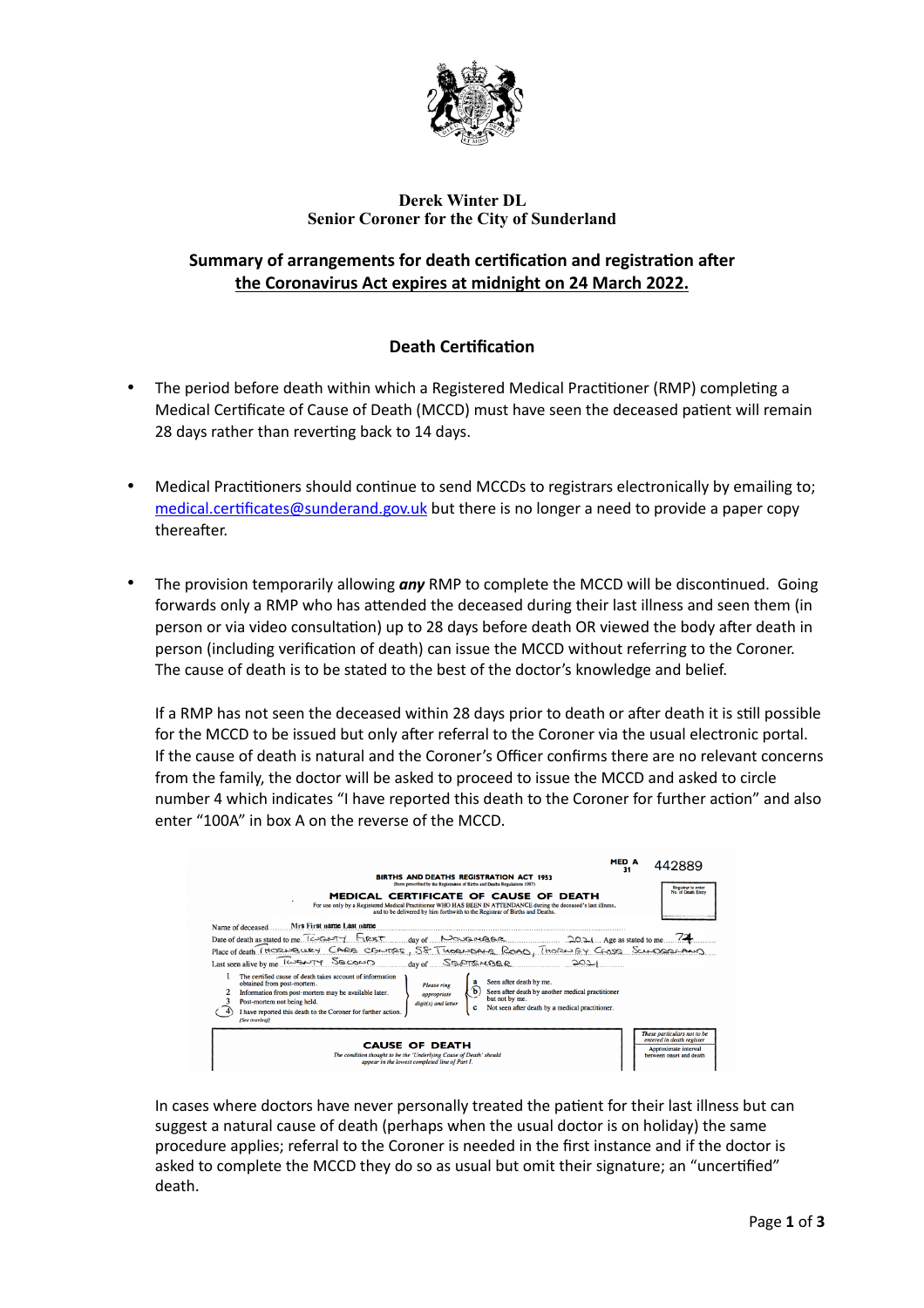

## **Derek Winter DL Senior Coroner for the City of Sunderland**

• MCCDs must be sent to the Registrars ([medical.certificates@sunderland.gov.uk\)](mailto:medical.certificates@sunderland.gov.uk) and Coroner's Office where applicable ([coroner@sunderland.gov.uk](mailto:coroner@sunderland.gov.uk)) without delay so that forms can be processed and any potential problems identified in advance of the family's appointment to register the death within 5 days.

## **Cremation & Burial**

- The form Cremation 5 will **not** be reintroduced after the Coronavirus Act expires.
- The criteria for RMPs completing the Cremation 4 form is the same as for the MCCD. RMPs will be able to complete the Cremation 4 without the death having been referred to the Coroner if they attended the deceased (including visual/video consultation) within 28 days before death, or viewed the body in person after death (including for verification).

## **Death Registration**

- Informants will have to register deaths in person at City Hall, as opposed to by telephone.
- Funeral directors will no longer be able to act as informants.

The Form 9/Green Form will be scanned electronically to bereavement services if the funeral is in Sunderland, otherwise the form will be given to the informant to pass to funeral directors as appropriate.

For further infor[mation please consult Coronavirus » Guidance for medical practitioners on](https://gbr01.safelinks.protection.outlook.com/?url=https://www.england.nhs.uk/coronavirus/publication/guidance-for-medical-practitioners-on-coronavirus-act-excess-death-provisions/&data=04%257C01%257Crachael.griffin@bcpcouncil.gov.uk%257C17c573ccdeeb4b54a42a08d9fc479176%257Cc946331335e140e4944add798ec9e488%257C1%257C0%257C637818206570702531%257CUnknown%257CTWFpbGZsb3d8eyJWIjoiMC4wLjAwMDAiLCJQIjoiV2luMzIiLCJBTiI6Ik1haWwiLCJXVCI6Mn0=%257C3000&sdata=5BrQJA91pEZfq+xCJy2FZHRfFv/5KmAnEne5oZ3WpnI=&reserved=0)  [Coronavirus Act excess death provisions \(england.nhs.uk\).](https://gbr01.safelinks.protection.outlook.com/?url=https://www.england.nhs.uk/coronavirus/publication/guidance-for-medical-practitioners-on-coronavirus-act-excess-death-provisions/&data=04%257C01%257Crachael.griffin@bcpcouncil.gov.uk%257C17c573ccdeeb4b54a42a08d9fc479176%257Cc946331335e140e4944add798ec9e488%257C1%257C0%257C637818206570702531%257CUnknown%257CTWFpbGZsb3d8eyJWIjoiMC4wLjAwMDAiLCJQIjoiV2luMzIiLCJBTiI6Ik1haWwiLCJXVCI6Mn0=%257C3000&sdata=5BrQJA91pEZfq+xCJy2FZHRfFv/5KmAnEne5oZ3WpnI=&reserved=0)

You also which to refer to the Royal College of Pathologist's Flow Chart (attached)